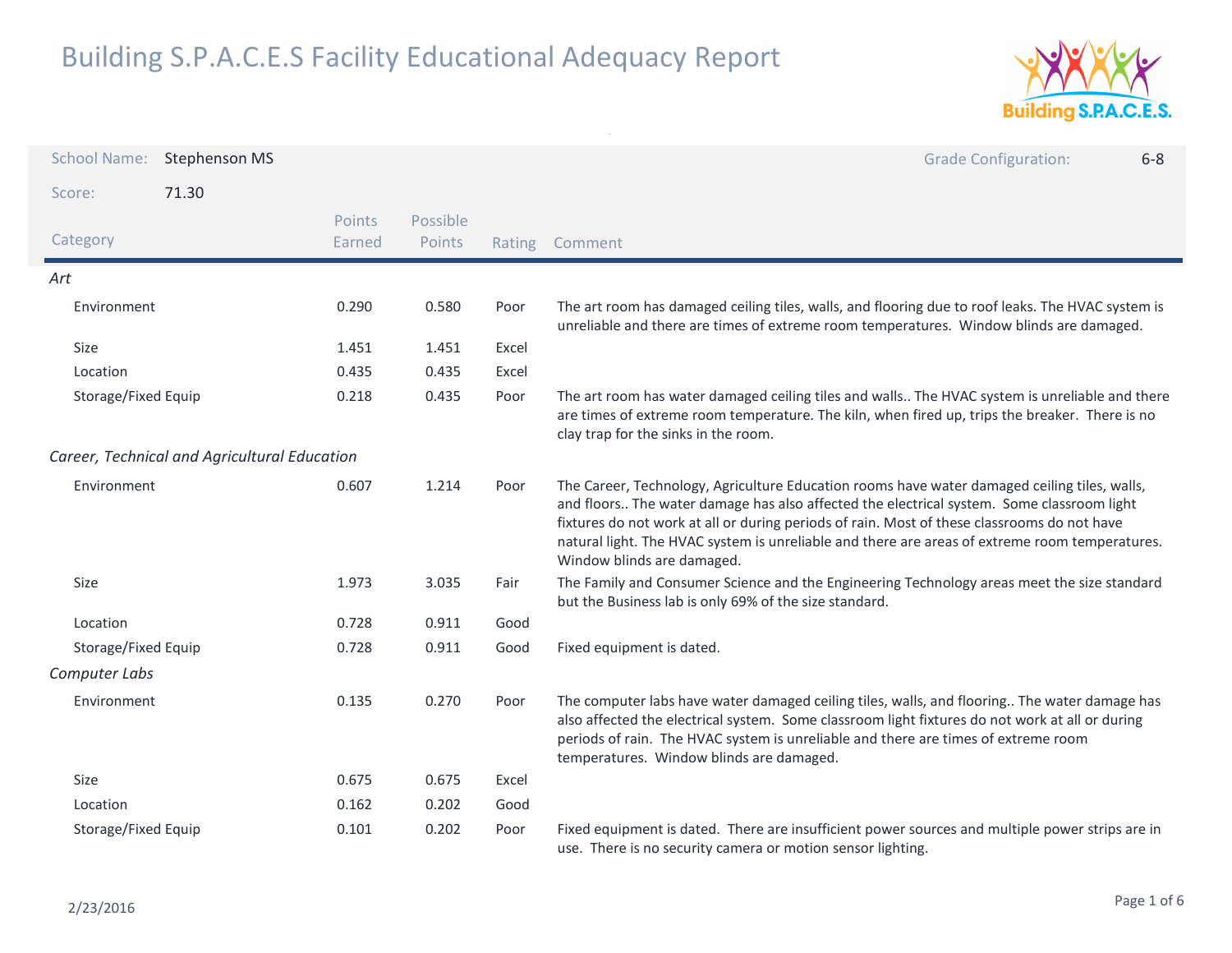

| <b>School Name:</b>                 | Stephenson MS |                  |                    |        | <b>Grade Configuration:</b><br>$6 - 8$                                                                                                                                                                                                                                                                                                                                                                                                                                                                                              |
|-------------------------------------|---------------|------------------|--------------------|--------|-------------------------------------------------------------------------------------------------------------------------------------------------------------------------------------------------------------------------------------------------------------------------------------------------------------------------------------------------------------------------------------------------------------------------------------------------------------------------------------------------------------------------------------|
| Score:                              | 71.30         |                  |                    |        |                                                                                                                                                                                                                                                                                                                                                                                                                                                                                                                                     |
| Category                            |               | Points<br>Earned | Possible<br>Points | Rating | Comment                                                                                                                                                                                                                                                                                                                                                                                                                                                                                                                             |
| <b>General Classrooms</b>           |               |                  |                    |        |                                                                                                                                                                                                                                                                                                                                                                                                                                                                                                                                     |
| Environment                         |               | 1.755            | 3.510              | Poor   | Many classrooms have water damaged ceiling tiles, walls, and floors. The water damage has also<br>affected the electrical system. Some classroom light fixtures do not work at all or during periods<br>of rain. Most rooms do not have natural light. The HVAC system is unreliable and there are areas<br>of extreme room temperatures. Window blinds are damaged.                                                                                                                                                                |
| Size                                |               | 7.020            | 8.775              | Good   | Although the average for the general classrooms slightly exceeds the size standard, most<br>classrooms are 89% of the standard.                                                                                                                                                                                                                                                                                                                                                                                                     |
| Location                            |               | 2.106            | 2.632              | Good   |                                                                                                                                                                                                                                                                                                                                                                                                                                                                                                                                     |
| Storage/Fixed Equip                 |               | 1.711            | 2.632              | Fair   | Fixed equipment is dated and showing signs of wear and tear. A few classrooms have termite<br>damage to the casework.                                                                                                                                                                                                                                                                                                                                                                                                               |
| <b>Instructional Resource Rooms</b> |               |                  |                    |        |                                                                                                                                                                                                                                                                                                                                                                                                                                                                                                                                     |
| Environment                         |               | 0.368            | 0.737              | Poor   | The Instructional Resource rooms have water damaged ceiling tiles, walls, and floors. The water<br>damage has also affected the electrical system. Some light fixtures in these spaces do not work<br>at all or do not function during periods of rain. They do not have natural light. The HVAC system<br>is unreliable and there are areas of extreme room temperatures. Window blinds are damaged.                                                                                                                               |
| Size                                |               | 1.842            | 1.842              | Excel  |                                                                                                                                                                                                                                                                                                                                                                                                                                                                                                                                     |
| Location                            |               | 0.553            | 0.553              | Excel  |                                                                                                                                                                                                                                                                                                                                                                                                                                                                                                                                     |
| Storage/Fixed Equip                 |               | 0.276            | 0.553              | Poor   | Fixed equipment is dated.                                                                                                                                                                                                                                                                                                                                                                                                                                                                                                           |
| <b>Learning Environment</b>         |               |                  |                    |        |                                                                                                                                                                                                                                                                                                                                                                                                                                                                                                                                     |
| Learning Style Variety              |               | 2.250            | 4.500              | Poor   | There are a few large spaces that can be used for project based learning activities, but most<br>classroom areas are not designed to accommodate a variety of teaching structures.                                                                                                                                                                                                                                                                                                                                                  |
| Interior Environment                |               | 0.900            | 1.800              | Poor   | The school has ceiling tiles, walls, and floors throughout the building that have been water<br>damaged. There are water stains in many place. The water damage has also affected the<br>electrical system. Many light fixtures do not work at all or during periods of rain. There are only<br>a few areas with natural light. The HVAC system is unreliable, and there are areas of extreme<br>room temperatures. Window blinds are damaged in almost every room. Fixed equipment is<br>dated and showing signs of wear and tear. |
| <b>Exterior Environment</b>         |               | 0.000            | 1.350              | Unsat  | The school does not have any outdoor learning or social gathering spaces.                                                                                                                                                                                                                                                                                                                                                                                                                                                           |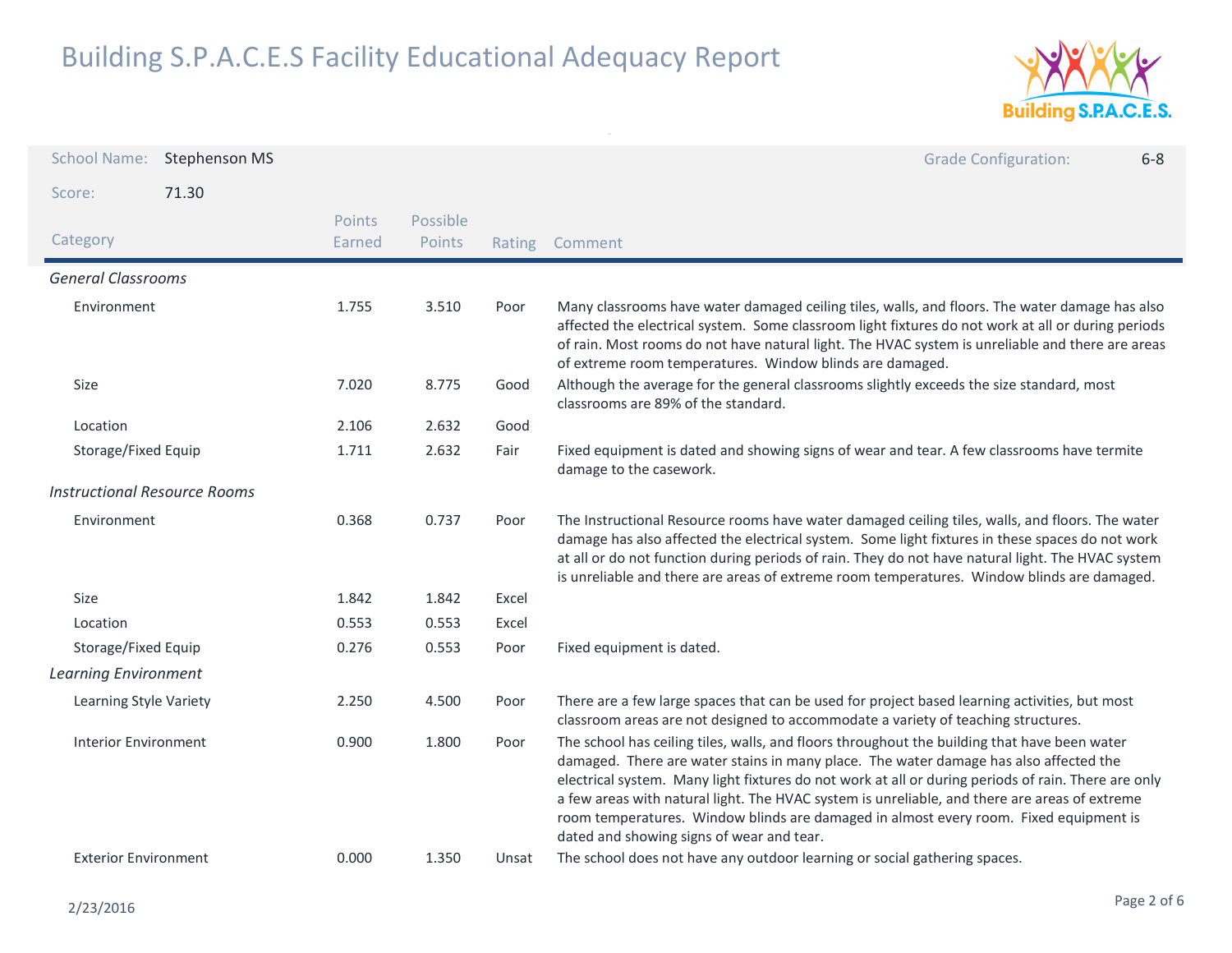

| <b>School Name:</b>       | Stephenson MS |                  |                    |        | <b>Grade Configuration:</b><br>$6 - 8$                                                                                                                                                                                                                    |
|---------------------------|---------------|------------------|--------------------|--------|-----------------------------------------------------------------------------------------------------------------------------------------------------------------------------------------------------------------------------------------------------------|
| Score:                    | 71.30         |                  |                    |        |                                                                                                                                                                                                                                                           |
| Category                  |               | Points<br>Earned | Possible<br>Points | Rating | Comment                                                                                                                                                                                                                                                   |
| Learning Environment      |               |                  |                    |        |                                                                                                                                                                                                                                                           |
| Environment               |               | 0.543            | 0.835              | Fair   | The media center has damaged ceiling tiles. It has no natural light. The HVAC system is<br>unreliable and there are periods of extreme room temperatures.                                                                                                 |
| Media Center              |               |                  |                    |        |                                                                                                                                                                                                                                                           |
| Size                      |               | 1.670            | 2.088              | Good   |                                                                                                                                                                                                                                                           |
| Location                  |               | 0.626            | 0.626              | Excel  |                                                                                                                                                                                                                                                           |
| Storage/Fixed Equip       |               | 0.501            | 0.626              | Good   |                                                                                                                                                                                                                                                           |
| Music                     |               |                  |                    |        |                                                                                                                                                                                                                                                           |
| Environment               |               | 0.331            | 0.662              | Poor   | The music rooms have water damaged ceiling tiles, walls, and floors. The HVAC system is<br>unreliable and there are times of extreme room temperature. Window blinds are damaged.                                                                         |
| Size                      |               | 1.655            | 1.655              | Excel  |                                                                                                                                                                                                                                                           |
| Location                  |               | 0.497            | 0.497              | Excel  |                                                                                                                                                                                                                                                           |
| Storage/Fixed Equip       |               | 0.248            | 0.497              | Poor   | The fixed equipment is dated. There is no conducting podium and inadequate storage space for<br>student instruments and other program materials.                                                                                                          |
| Performing Arts           |               |                  |                    |        |                                                                                                                                                                                                                                                           |
| Environment               |               | 0.188            | 0.377              | Poor   | The performing arts space is a part of the cafeteria area. The wood ramp that provides ADA<br>accessibility from the back of the stage has been damaged by water leaks. Ceiling tiles are also<br>damaged from the leaks and some are completely missing. |
| Size                      |               | 0.942            | 0.942              | Excel  |                                                                                                                                                                                                                                                           |
| Location                  |               | 0.226            | 0.283              | Good   |                                                                                                                                                                                                                                                           |
| Storage/Fixed Equip       |               | 0.184            | 0.283              | Fair   | There is no sound system for this area. The curtains, flooring, and lighting system is dated.                                                                                                                                                             |
| <b>Physical Education</b> |               |                  |                    |        |                                                                                                                                                                                                                                                           |
| Environment               |               | 1.080            | 2.160              | Poor   | The gym and locker rooms have ceiling and wall water damage. The HVAC does not provide a<br>consistent climate. There is poor ventilation in the locker rooms.                                                                                            |
| Size                      |               | 5.400            | 5.400              | Excel  |                                                                                                                                                                                                                                                           |
| Location                  |               | 1.620            | 1.620              | Excel  |                                                                                                                                                                                                                                                           |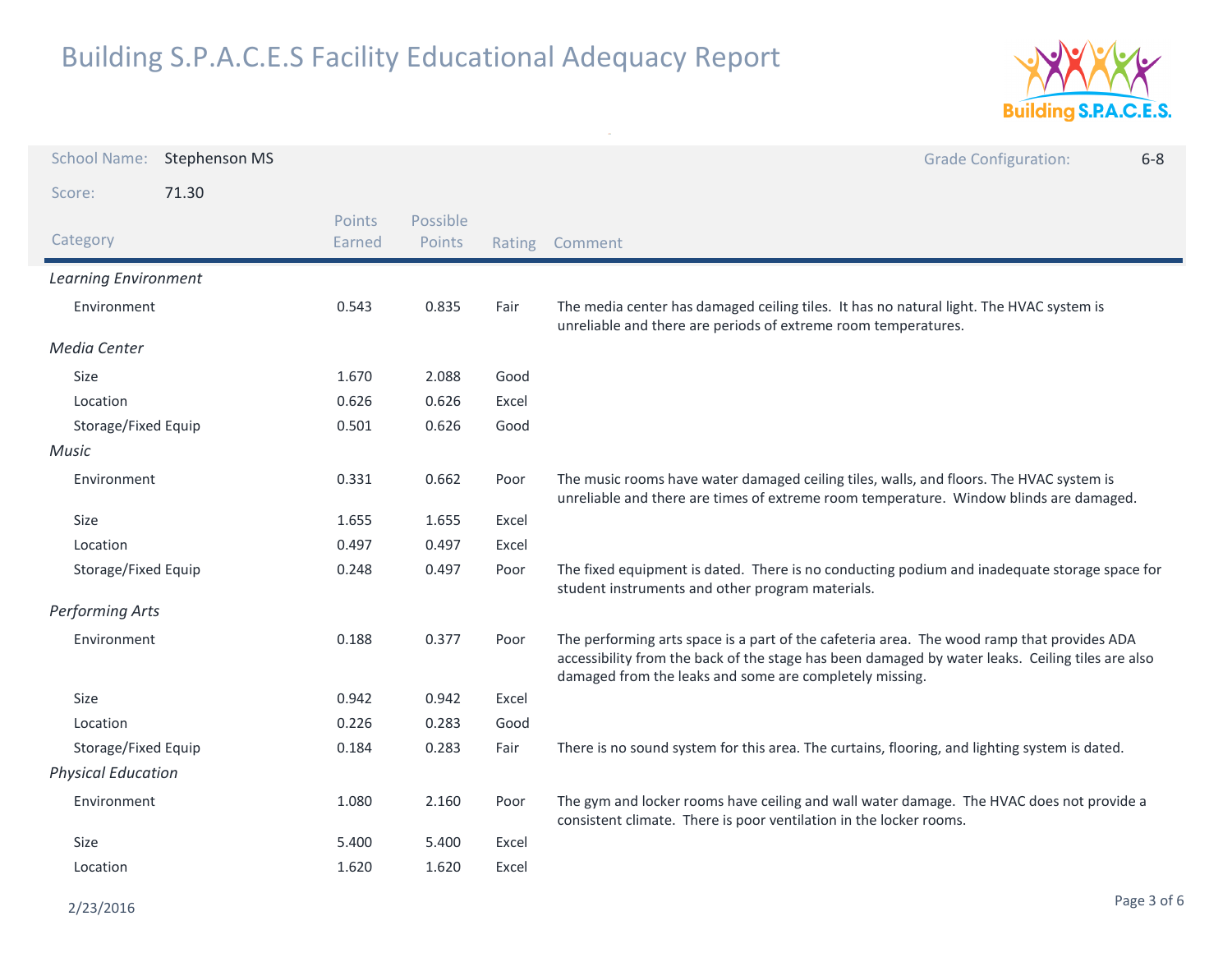

| <b>School Name:</b>             | <b>Stephenson MS</b>             |                  |                    |        | <b>Grade Configuration:</b><br>$6 - 8$                                                                                                                                                                                                                                                                                                                                                                                                                             |
|---------------------------------|----------------------------------|------------------|--------------------|--------|--------------------------------------------------------------------------------------------------------------------------------------------------------------------------------------------------------------------------------------------------------------------------------------------------------------------------------------------------------------------------------------------------------------------------------------------------------------------|
| Score:                          | 71.30                            |                  |                    |        |                                                                                                                                                                                                                                                                                                                                                                                                                                                                    |
| Category                        |                                  | Points<br>Earned | Possible<br>Points | Rating | Comment                                                                                                                                                                                                                                                                                                                                                                                                                                                            |
| <b>Physical Education</b>       |                                  |                  |                    |        |                                                                                                                                                                                                                                                                                                                                                                                                                                                                    |
| Storage/Fixed Equip             |                                  | 0.810            | 1.620              | Poor   | The fixed equipment in the locker rooms shows signs of significant wear and tear.                                                                                                                                                                                                                                                                                                                                                                                  |
| <b>Science</b>                  |                                  |                  |                    |        |                                                                                                                                                                                                                                                                                                                                                                                                                                                                    |
| Environment                     |                                  | 0.429            | 0.859              | Poor   | The science classrooms have damaged ceiling tiles, walls, and floors due to roof leaks. The water<br>damage has also affected the electrical system. Some light fixtures don't work at all or during<br>periods of rain. Most of these rooms do not have natural light. The HVAC system is unreliable<br>and there are times of extreme room temperature. Window blinds are damaged and there is a<br>sewer smell that comes out of the sinks at the lab stations. |
| Size                            |                                  | 2.147            | 2.147              | Excel  |                                                                                                                                                                                                                                                                                                                                                                                                                                                                    |
| Location                        |                                  | 0.644            | 0.644              | Excel  |                                                                                                                                                                                                                                                                                                                                                                                                                                                                    |
| Storage/Fixed Equip             |                                  | 0.322            | 0.644              | Poor   | Fixed equipment is dated and showing signs of wear and tear. The rooms are not equipped with<br>a fire blanket.                                                                                                                                                                                                                                                                                                                                                    |
|                                 | Self-Contained Special Education |                  |                    |        |                                                                                                                                                                                                                                                                                                                                                                                                                                                                    |
| Environment                     |                                  | 0.246            | 0.491              | Poor   | The special education self-contained classrooms have water damaged ceiling tile, wall, and floor.<br>The rooms have very little natural light. The HVAC system is unreliable and creates temperature<br>extremes.                                                                                                                                                                                                                                                  |
| Size                            |                                  | 0.614            | 1.228              | Poor   | The special education self-contained classrooms meet the size standard but there is no family<br>living center.                                                                                                                                                                                                                                                                                                                                                    |
| Location                        |                                  | 0.295            | 0.368              | Good   | The self-contained special education classrooms are located a good distance form major areas of<br>the building - media center, cafeteria, gymnasium.                                                                                                                                                                                                                                                                                                              |
| Storage/Fixed Equip             |                                  | 0.184            | 0.368              | Poor   | Fixed equipment is dated and showing signs of wear and tear. There is inadequate storage for<br>program equipment and materials. The rooms have no kitchenette, washer/dryer, shower, or<br>ADA accessible sink. The rooms have sinks, but they do not have hot water.                                                                                                                                                                                             |
| <b>Non-Instructional Spaces</b> |                                  |                  |                    |        |                                                                                                                                                                                                                                                                                                                                                                                                                                                                    |
| Administration                  |                                  | 1.226            | 1.886              | Fair   | The HVAC system does not provide a consistent climate. There are leaks in the ceiling when it<br>rains.                                                                                                                                                                                                                                                                                                                                                            |
| Cafeteria                       |                                  | 2.340            | 3.600              | Fair   | The HVAC works inconsistently. The ceiling tiles are water damaged. The restrooms by the<br>cafeteria do not have hot water. There is no storage space for tables and chairs when not in use.                                                                                                                                                                                                                                                                      |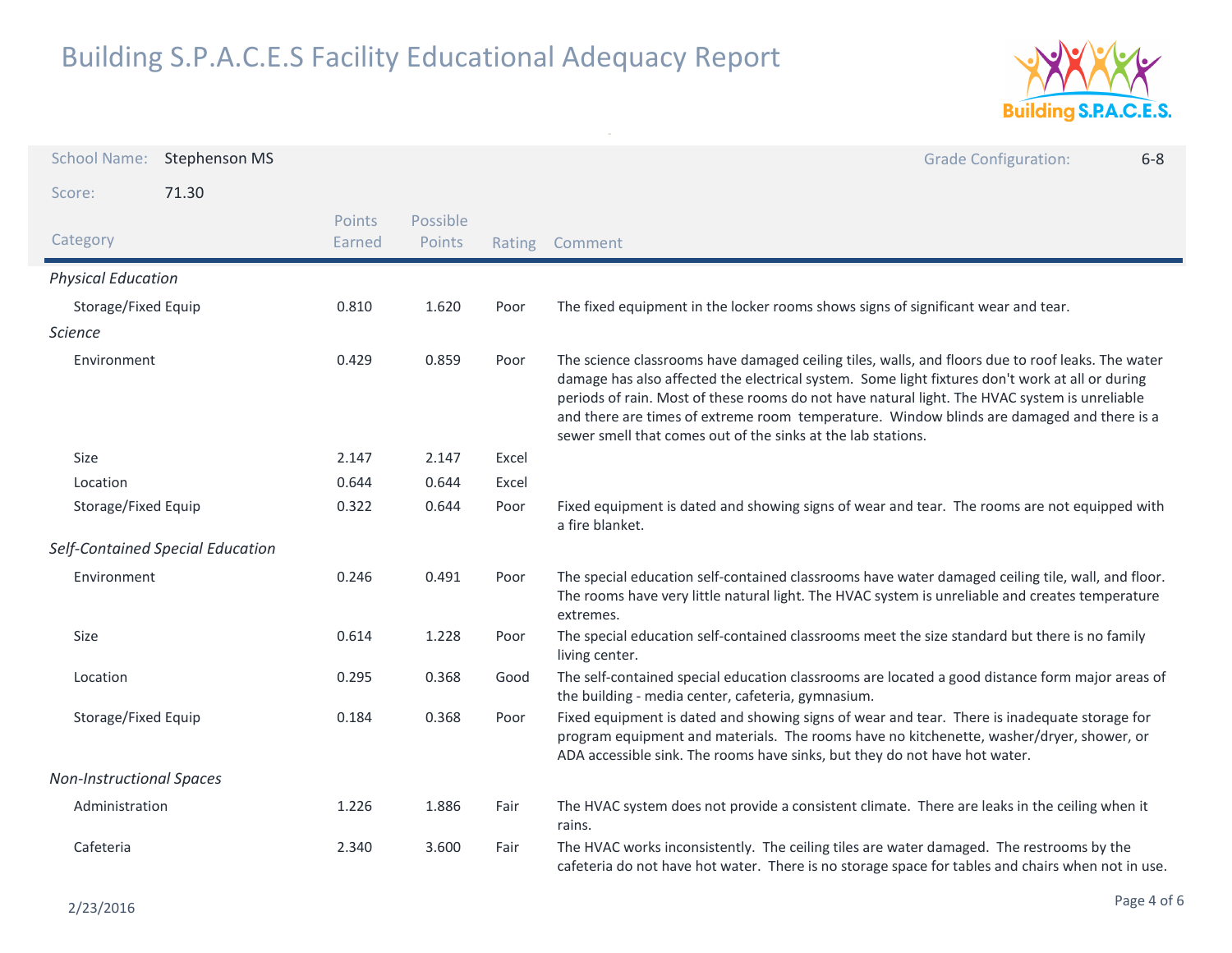

| <b>School Name:</b>              | <b>Stephenson MS</b>                  |                         |                    |       | <b>Grade Configuration:</b><br>$6 - 8$                                                                                                                                                                                                                                                                                     |
|----------------------------------|---------------------------------------|-------------------------|--------------------|-------|----------------------------------------------------------------------------------------------------------------------------------------------------------------------------------------------------------------------------------------------------------------------------------------------------------------------------|
| Score:                           | 71.30                                 |                         |                    |       |                                                                                                                                                                                                                                                                                                                            |
| Category                         |                                       | <b>Points</b><br>Earned | Possible<br>Points |       | Rating Comment                                                                                                                                                                                                                                                                                                             |
| <b>Non-Instructional Spaces</b>  |                                       |                         |                    |       |                                                                                                                                                                                                                                                                                                                            |
| Food Service and Prep            |                                       | 2.572                   | 5.144              | Poor  | The HVAC does not work consistently and the food prep area becomes very hot. There are<br>ceiling leaks and the fireproof ceiling tiles are damaged and discolored. Some light fixtures have<br>also suffered water damage. There is no peep hole in the delivery door and it is not meet the<br>standard of 60" in width. |
| Clinic                           |                                       | 0.000                   | 0.306              | Unsat | The school does not have a clinic.                                                                                                                                                                                                                                                                                         |
| Counseling                       |                                       | 0.248                   | 0.382              | Fair  | The HVAC system does not provide a consistent climate. There are leaks in the ceiling when it<br>rains.                                                                                                                                                                                                                    |
| <b>Custodial and Maintenance</b> |                                       | 0.450                   | 0.450              | Excel |                                                                                                                                                                                                                                                                                                                            |
| <b>Student Restrooms</b>         |                                       | 0.543                   | 0.835              | Fair  | The student restrooms have poor ventilation. The floors and fixtures are aged and some toilets<br>and faucets are not working. There is no hot water and no partitions between the urinals.                                                                                                                                |
| Faculty Work Space and Toilets   |                                       | 0.530                   | 0.815              | Fair  | The HVAC system does not provide a consistent climate. There are leaks in the ceiling when it<br>rains.                                                                                                                                                                                                                    |
| <b>Outside Spaces</b>            |                                       |                         |                    |       |                                                                                                                                                                                                                                                                                                                            |
| <b>Vehicular Traffic</b>         |                                       | 2.880                   | 3.600              | Good  |                                                                                                                                                                                                                                                                                                                            |
| Pedestrian Traffic               |                                       | 0.311                   | 0.389              | Good  |                                                                                                                                                                                                                                                                                                                            |
| Parking                          |                                       | 0.619                   | 0.774              | Good  |                                                                                                                                                                                                                                                                                                                            |
|                                  | <b>Athletic Fields and Facilities</b> | 0.471                   | 0.942              | Poor  | The asphalt surface of the tennis court and the track is cracked with grass growing through.<br>There is no fenced basketball court. The baseball and softball outfields are not level. They have<br>many holes and dips. There are no restrooms in the area of the fields.                                                |
| Safety and Security              |                                       |                         |                    |       |                                                                                                                                                                                                                                                                                                                            |
| Fencing                          |                                       | 0.454                   | 0.698              | Fair  | There is fencing that surrounds the perimeter but it does not meet the standard 6' height.                                                                                                                                                                                                                                 |
| Signage & Way Finding            |                                       | 0.585                   | 0.900              | Fair  | Safety signs are not posted: Drug-Free, Under Surveillance, Subject to Search                                                                                                                                                                                                                                              |
| Ease of Supervision              |                                       | 1.755                   | 2.700              | Fair  | There are many blind spots with the current camera system.                                                                                                                                                                                                                                                                 |
| <b>Controlled Entrances</b>      |                                       | 0.292                   | 0.450              | Fair  | There is no security vestibule.                                                                                                                                                                                                                                                                                            |
| <b>Technology Readiness</b>      |                                       |                         |                    |       |                                                                                                                                                                                                                                                                                                                            |
| <b>IDF &amp; MDF Environment</b> |                                       | 1.500                   | 1.500              | Good  |                                                                                                                                                                                                                                                                                                                            |
| 2/23/2016                        |                                       |                         |                    |       | Page 5 of 6                                                                                                                                                                                                                                                                                                                |